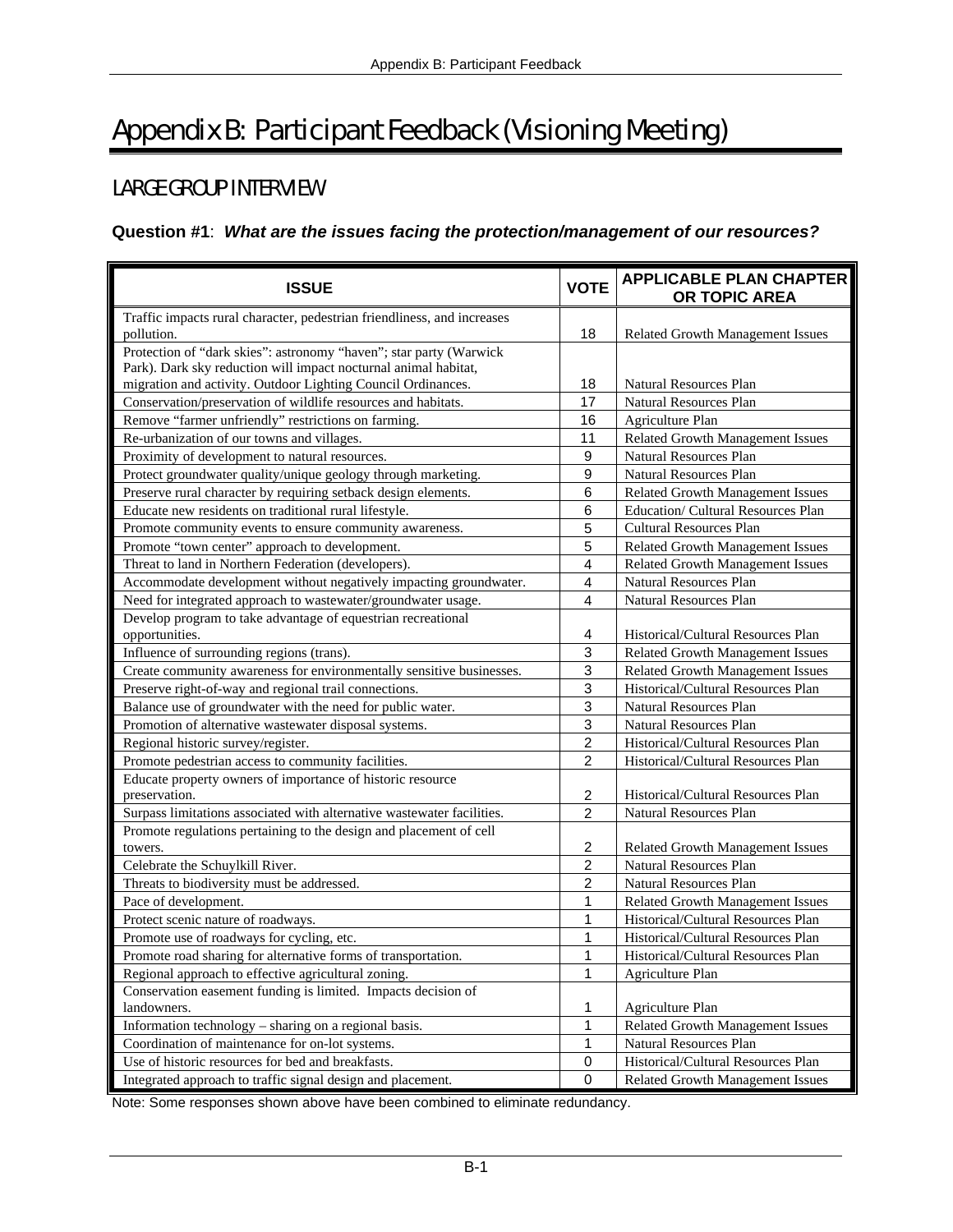| <b>OUTCOME</b>                                                          | <b>VOTE</b>    | <b>APPLICABLE PLAN CHAPTER</b><br>OR TOPIC AREA |
|-------------------------------------------------------------------------|----------------|-------------------------------------------------|
| Accommodate/promote development that preserves rural character,         |                |                                                 |
| change behavior.                                                        | 15             | <b>Related Growth Management Issues</b>         |
| Holistic, regional plan addressing the protection of groundwater        |                |                                                 |
| (S.W.M.P.).                                                             | 14             | <b>Natural Resources Plan</b>                   |
| Regional trail system "connectiveness"; Trail/sidewalks in new          |                |                                                 |
| development.                                                            | 14             | Historical/Cultural Resources Plan              |
| Habitat protection - endangered species.                                | 12             | <b>Natural Resources Plan</b>                   |
| Maximize food protection in the region – preserve open space; preserve  |                |                                                 |
| farming.                                                                | 11             | Agriculture Plan                                |
| Increased funding for easement purchase.                                | 11             | <b>Agriculture Plan</b>                         |
| Promote effective agricultural zoning - "A regional approach".          | 11             | Agriculture Plan                                |
| Revise (Trash) the M.P.C.                                               | 10             | <b>Related Growth Management Issues</b>         |
| Educate new homeowners on standard farm practices.                      | 15             | Agriculture Plan                                |
| Reduction of light pollution.                                           | $\overline{7}$ | <b>Related Growth Management Issues</b>         |
| Regional communications plan: educate people on rural                   |                |                                                 |
| etiquette/outreach program.                                             | 6              | Overall - Education                             |
| Communication coordination between communities (planning                |                |                                                 |
| commissions).                                                           | 6              | Overall – Education                             |
| Regional enforcement of regulations.                                    | 6              | Overall - Enforcement                           |
| Keep pressure off of local road system through planning.                | 6              | Historical/Cultural Resources Plan              |
| Regional recreation map.                                                | 3              | Historical/Cultural Resources Plan              |
| Local food in school lunches.                                           | 3              | Agriculture Plan                                |
| Sustainable planning as a school curriculum - change the pattern.       | 3              | Overall - Education                             |
| Survey of landowners willing to allow equestrian access.                | $\overline{2}$ | Agriculture Plan                                |
| Promote community involvement - "volunteerism".                         | $\overline{2}$ | Overall - Volunteerism                          |
| Update current regional database of historic uses.                      | $\overline{2}$ | Historical/Cultural Resources Plan              |
| Educate people on historically significant uses.                        | $\overline{c}$ | Historical/Cultural Resources Plan              |
| ABC's1 should communicate on issues that may impact region.             | $\overline{2}$ | Overall - Communication                         |
| Protection projects taking place in the surrounding area, i.e., "Big    |                |                                                 |
| Woods"                                                                  | 2              | Natural Resources Plan                          |
| Further promote agriculture in the classroom.                           | 2              | Agriculture Plan                                |
| Connecting neighborhoods - creating a "community".                      | 1              | Historical/Cultural Resources Plan              |
| Validation - citizens - "giving up control".                            | 1              | Overall - Communication                         |
| Education about litter reduction.                                       | $\mathbf 0$    | Natural Resources Plan                          |
| Incorporate School Districts into the process.                          | $\mathbf 0$    | Overall - Communications                        |
| Historic Preservation – a balance between opportunities for and threats |                |                                                 |
| to landowners.                                                          | $\mathbf 0$    | Historical/Cultural Resources Plan              |

# **Question #2:** *What would you like to see accomplished by this regional planning effort?*

 1 Authorities, Boards, and Commissions.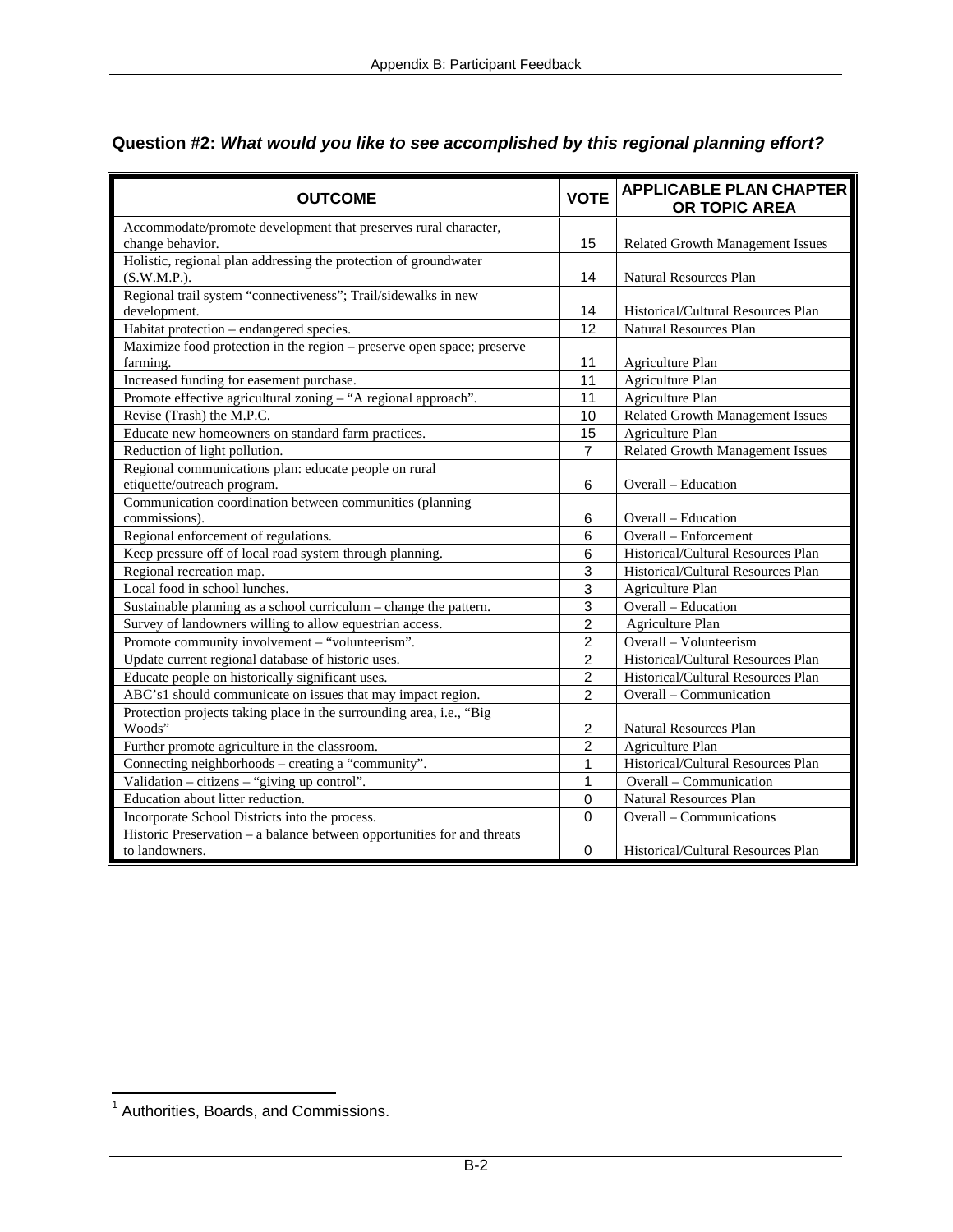# INDEX CARDS

Due to time constraints, each participant was given an index card to record "issues" or "outcomes" they may not have been able to communicate during the large group interview.

#### Card #1

Victoria Laubach, 610-469-7543 (Work), West Vincent EAC

#### *Topic #1 – Issues*

- Know what we have and where inventories. Accessible to township officials/volunteers be it plants or animals (not just large mammals, but frogs, amphibians, buds, etc.).
- Ordinances that allow a "small town" to be built. A community I spent a lot of time in when young had homes with nice yards, alleys, a small business district that had useful businesses, i.e., drycleaners and pizzerias do not make a useful business district. Farms right up to the edge of town.
- Build quality homes too often developers are outsiders with no ties to the region they are in and out as fast as possible. I know the codes allow OSB, but really, in our climate (i.e., rain) – how long will it last. Today's \$500,000 home may be deteriorated so far in 30 years, it's not an asset.
- If a subdivision is not built out in a certain time period, they need to come up to the current laws to protect natural resources.

#### *Topic #2 – Goals*

- Lots of great projects/information available  $=$  a lot presented at Northern Federation how to tie it together and make it accessible in a timely way. Seems like volunteers and officials are all too busy putting out fires to implement all this good information.
- Hear, hear on the MPC!

#### Card #3

Some of the suggestions look like they will need funding – one goal maybe should be to investigate grant money that may be available to implement.

#### Card #4

Schools mandate a civics course. Include local civic forms (e.g., sup's plan, com., etc) and local civic concerns.

#### Card #5

 It would be good to end up with a greenways plan which targets and identifies natural habitat areas: (1) to be preserved; (2) to be targeted for future protection or acquisition, such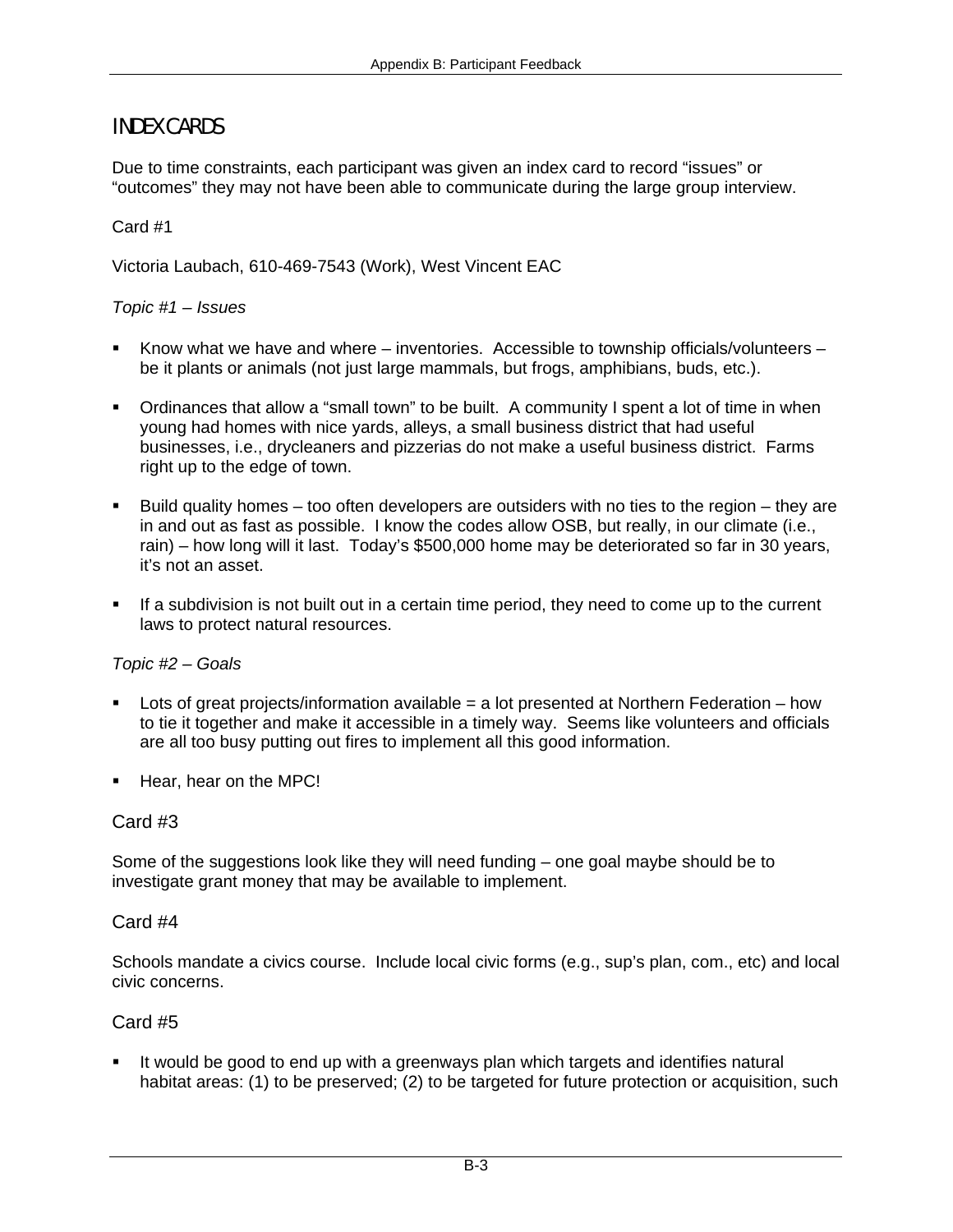as when a farm is sold for development, be aware of the areas that should be protected prior to proposed development plans.

 A database, GIS plan which archives permitted wetland impacts and keeps track of mitigation, conservation requirements tied to permits (can a larger wetland project be implemented regionally, rather than small wetland projects that often go unmonitored). Chris Mulvey, 610-469-9788.

Card #6

*Question #2 – Goals of the Plan* 

- What would you like to see accomplished by this plan?
- What would you consider the most important conclusion/action this plan could make?
- What would be a measure of success for the plan?

### Card #7

We had little discussion related to culture:

 I feel it is important to capture our culture in northern Chester County, define it, communicate it, and provide a vision for the future on how to preserve it or modulate it to be in the future what we truly desire.

Card #8

Restriction on trail use for snowmobiles.

## NOTES TAKEN AT MEETING

In addition to the large note sheets that were displayed at the front of the meeting room (shown on Pages B1, B2, and B3, more complete notes were being taken by consultant team members.

## TOPIC #1 – ISSUES

- Rapid development pace of development
- **Pace of development in surrounding region traffic and other effects from around the** region.
- Threat to remaining open land in northern Chester County.
- Relationship of development to adjacent resources proximity to the resources.
- Protect dark skies in northern Chester County as beautiful at night as during the day. Astronomers use northern Chester County as haven for observing stars. Important resource because one of few places left with dark skies.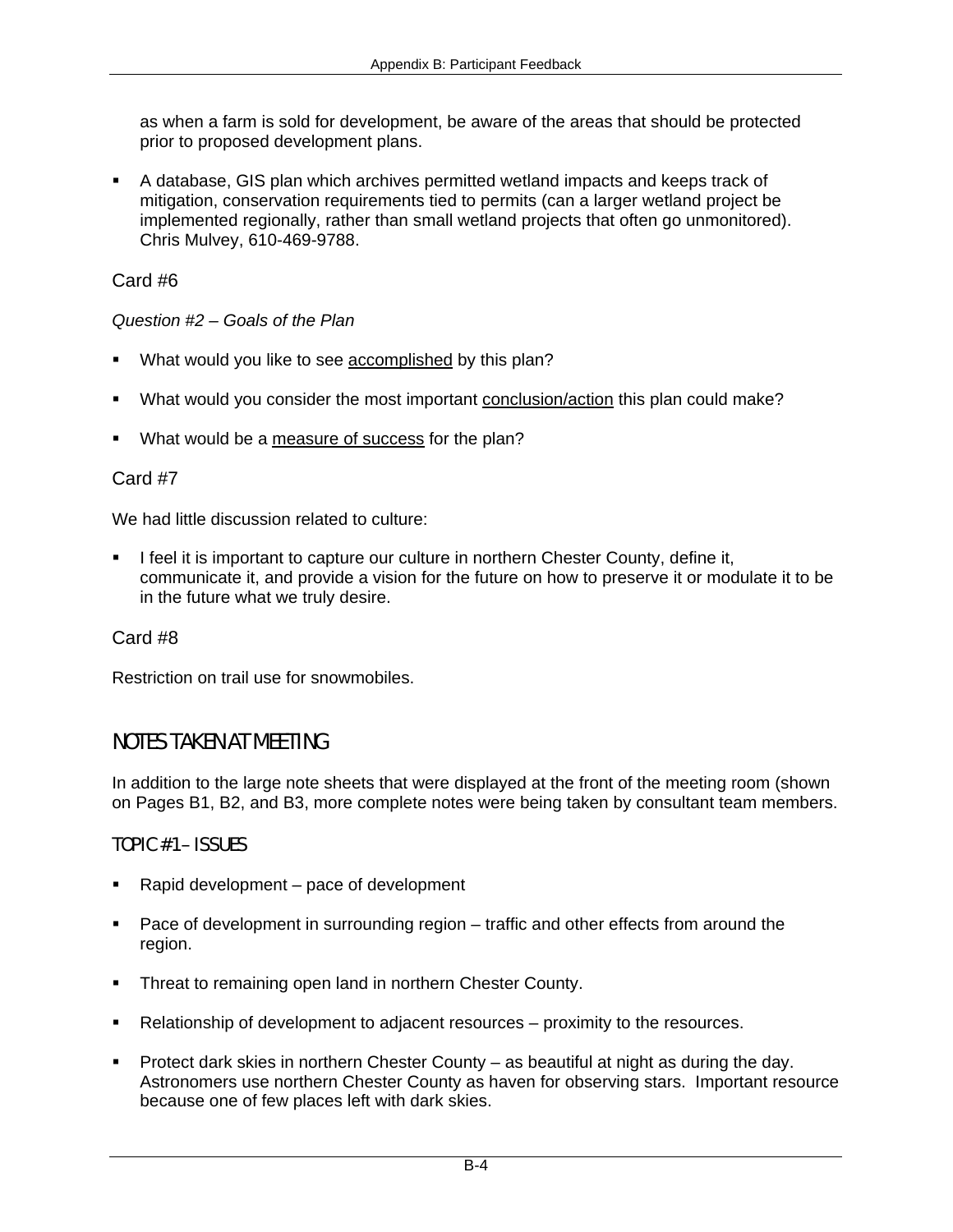- Avid cyclist and daily commuter back roads are phenomenal, follow creeks. Hundreds of people come out here to use the roads. Ignore cyclists here; could try to be more accommodating. Bed and breakfasts could be developed for bike tours.
- Funding resources for environmentally friendly companies (to attract those types of businesses/services here). CSA – community supported agriculture – could produce more revenue for farmers.
- Can historic properties be recognized in regional plan? Registry funding/grants for categorizing or starting inventory.
- Water resources one of things that attracted him to area (geologist/fly fishermen) need to protect quality of watersheds and market it as a resource.
- Farmers one of best preserves of open space. Farmers get blamed for a lot of things (pollution) – municipal officials passing ordinances that are not favorable to farmers. Are geese causing pollution?
- Character of land was what attracted her here. More stringent requirements so development is buffered from view (berms/trees).
- People not from rural areas don't understand what life in country is like need outreach program – make them understand trails and other resources already in place.
- **People in developments don't get out of their own development to see what rest of** area/community is like.
- Need to preserve connections with open spaces.
- Need ways other than cars to get around. Promote small communities, town center approach to development.
- **Increased traffic and noise from traffic.**
- More people using back roads as short-cuts "road pollution."
- Groundwater need to protect this resource and balance with use of public water, also connected with recharge by wastewater. Need to recognize that there will be developments – how can it be handled? Integrated approach to water and wastewater management.
- Traffic series of traffic lights close together on Route 100 cause huge backups and aggravate use of side roads.
- Re-urbanization (revitalization) of existing towns encourage development where there are already communities.
- Agricultural zoning on a regional basis initiatives to preserve open space.
- Preservation of wildlife is important as a bow hunter, appreciates wildlife, hunting is a PA tradition. Preserving habitat, natural corridors and hedgerows is important.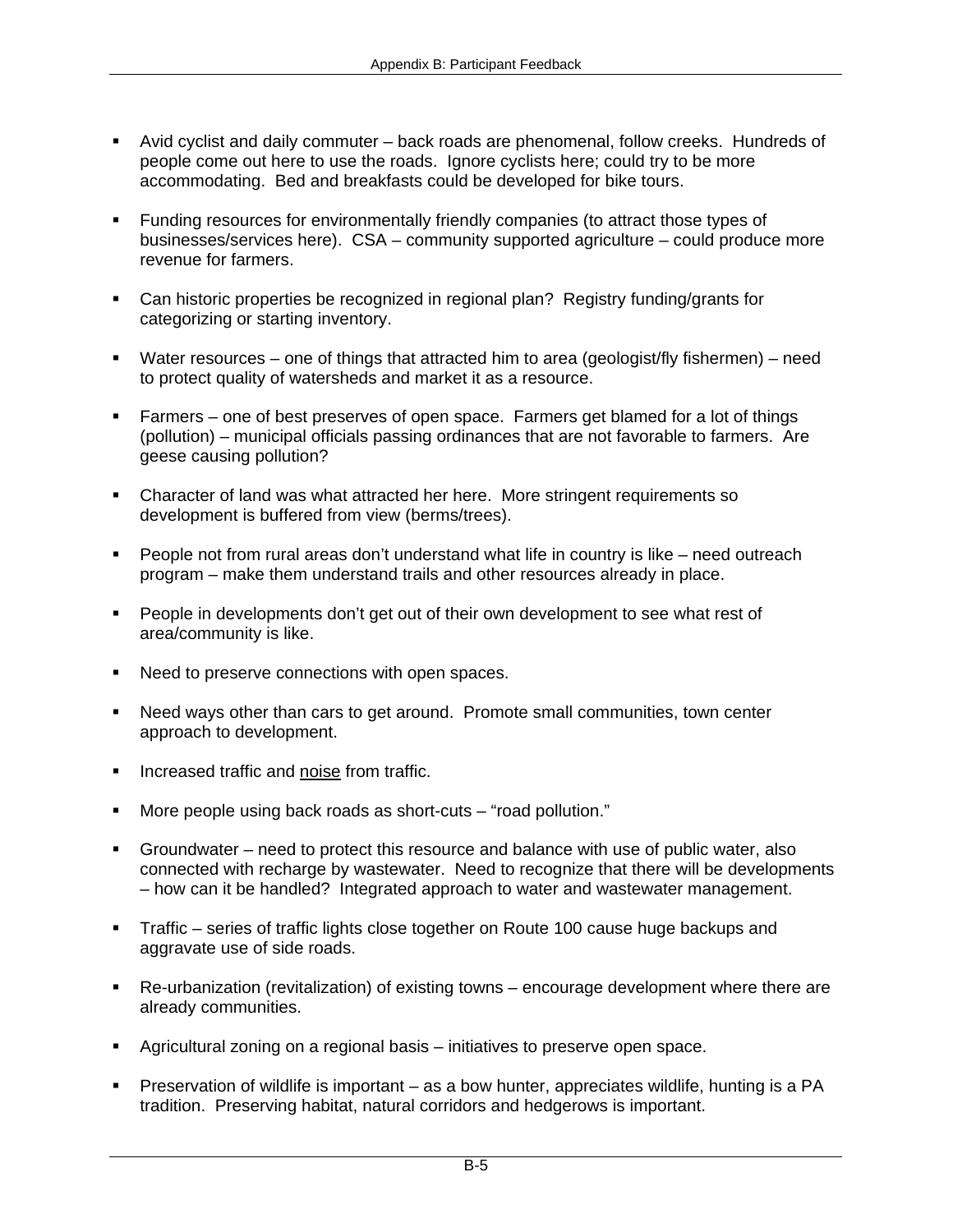- Loss of night sky also impacts nocturnal animals.
- Importance of private properties owners maintaining their properties.
- Amount of money paid per acre for easements is an issue (not enough) a nominal amount of money. Developers offer a lot more.
- Equestrian sports one of the fastest growing segments of PA economy. Very important activity in this area – generates revenue. Equestrian park – riders would want to preserve resources here. Should have a more comprehensive approach to promoting equestrian sports.
- Alternative septic systems people need to be aware of other systems.
- Fragmentation of municipalities people are not aware of what others are doing  $$ integrated website for the region.
- Schuylkill River we have turned our backs to it. "Hidden river." Ignoring an incredible resource.
- Integrate cell towers into view and hide electric wires.
- **Organized septic system management.**
- Biodiversity migratory flyways, green corridors these areas are still rich, need to protect it.

## TOPIC #2 – GOALS

- Greater dollars per acre for purchase of easements.
- Regional trail system connectivity.
- Work as regional unit to protect farmers through zoning (Oley zoning).
- Survey of properties large enough to have trails allow people to ride through.
- Integrate cul-de-sac development into community reduce isolation.
- Regional communication plan "way of life" issues, this is how you pass a horse, respect farmers' fields – how to be a good neighbor.
- Know what is going on between municipalities communication/coordination.
- Draw new people in as volunteers.
- Regional trail map showing what different activities are permitted in different parts of the region.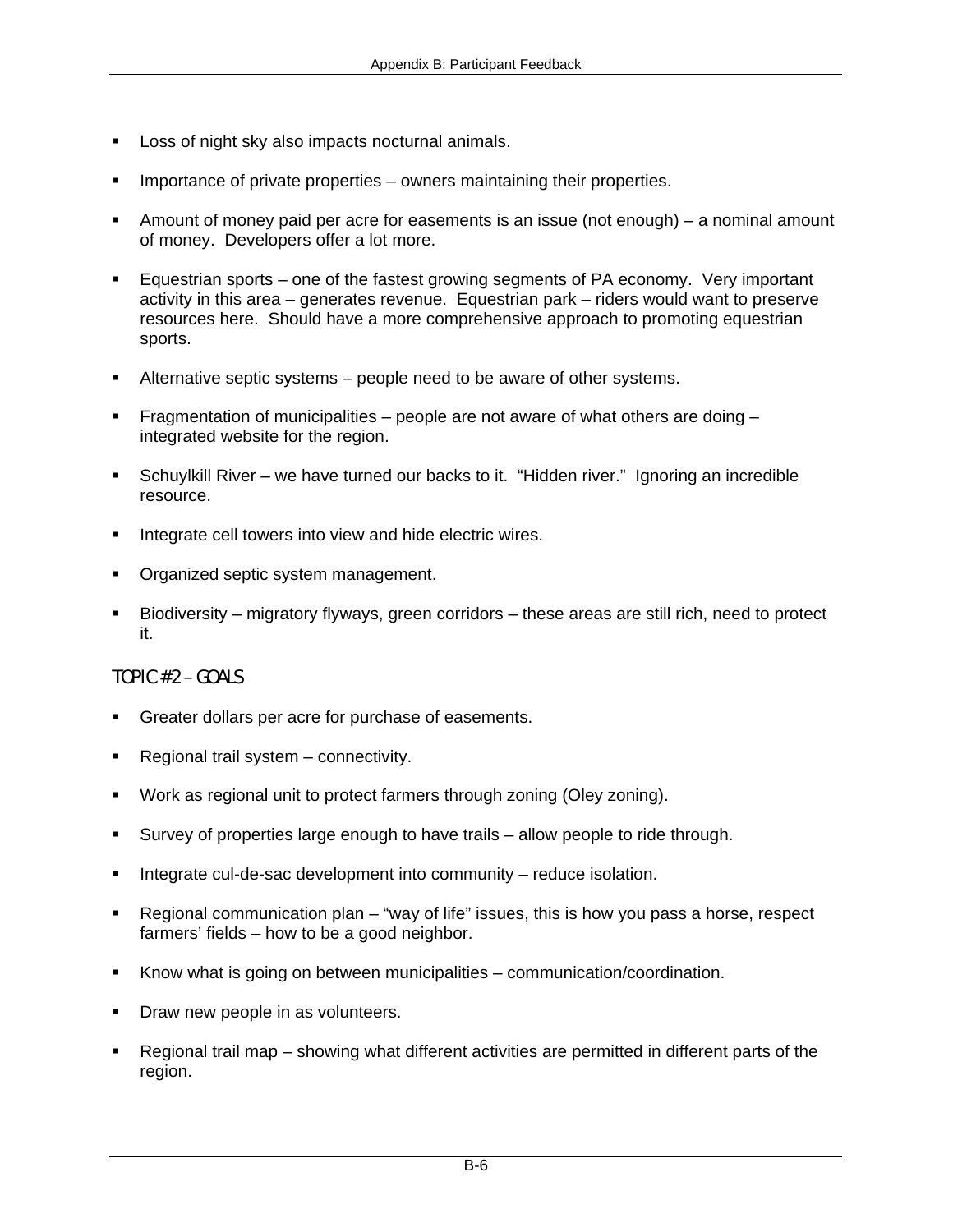- Need money to fund regional coordination.
- Can't go through farmers' property without written permission.
- Regional database of historic resources is coming from the state update/validate list and let people know about it.
- Chester County Historical Society tours how to let people know about them.
- Different groups EAC's, P.C., historical groups should meet and discuss issues.
- Educate buyers about farms, existing uses real estate agents aren't being up front with buyers in terms of what to expect in rural area.
- $\blacksquare$  Litter needs to be dealt with.
- Egregious lighting Wawa's, reduce light pollution.
- Enforcement need to protect resources and enforce protection of wetlands, etc. can't this be enforced regionally?
- Regional plan for protection of groundwater, covering both groundwater and sewer issues sustainable watershed management.
- Regional governance what would it take?
- Fertilization of golf courses.
- Replace the Municipalities Planning Code.
- Surrounding regions/counties need to know what is happening around the larger region.
- Stringent development regulations don't expect this to be the suburbs. Create places that are more like current character. Require it to be designed right or it's not going to be approved.
- Incorporate the school districts into the process and have kids educated on these issues. Make part of curriculum and this plan.
- Maximize food production one of our major resources. Preserve farms, open space, make farmers aware of changing times/needs, put local food into school lunches.
- Traffic right-of-ways make sure main roads are adequate so side roads aren't overused.
- Validation by people who live in this area need to give up some control could be better dealt with at county level.
- People who live in historic properties don't want to be told what they can do need to educate historic property owners about their heritage to make them want to preserve it.